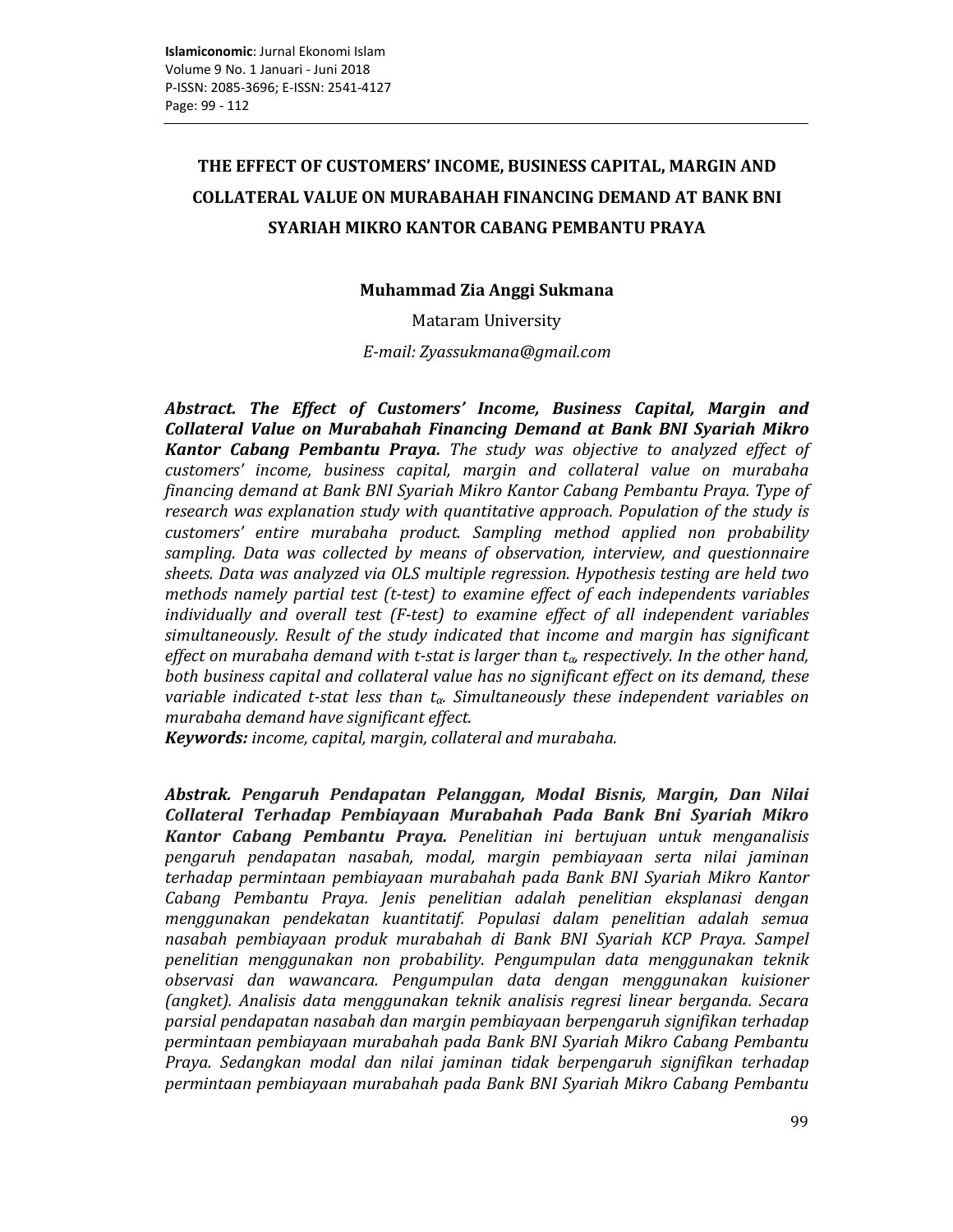Praya. Secara simultan pendapatan nasabah, margin pembiayaan, modal, dan nilai jaminan tidak berpengaruh signifikan terhadap permintaan pembiayaan murabahah pada Bank BNI Syariah Mikro Cabang Pembantu Praya. Kata Kunci: pendapatan, margin, modal, nilai jaminan.

## **INTRODUCTION**

Islamic banking in Indonesia has been established for 24 years ago in order to implement financing activities through products that are free from riba (usury), gharar (uncertainty), and maysyir (speculative) by establishing a Sharia Business Unit (UUS). In a broad sense, financing is funding activities to encourage investment planning both by individually and other people. In a narrow sense, financing is defined as funding activity that hold by financial institution, sharia bank. In Act No. 21 2008, financing is defined as allocation of money or bill or similar according to objective or loan agreements among bank and other party that oblige customers to discharge their obligation on certain periods plus amount of cost, return and profit share. In sharia bank, one of most of financial transaction that facilitated to public is murabaha financing.

In Act No. 21 2008, Indonesia banking has operate on the basis of economic democracy that involved prudential principle. Murabaha is a contract treaty of sale and purchase of goods by stating the price of acquisition and profit (margin) agreed by the seller and the buyer. Profit margin is difference of sale price and initial price that is revenue or profit for seller. Delivery of goods in murabahah is held on transaction time, and it's paid in cash, deferred or installments.

Santosa (2009: 105) stated that murabahah is one the most common financing since its simplicity process and affecting factor on low and high of its demands. Factors that affecting demand of murabaha inter alia: margin, interest rate of conventional bank, inflation, exchange rate, its access and collateral value. It necessary to assess, empirically, effect these factors on murabaha demand. In Lombok Tengah Regency has recorded there are at least 1,736 formal small business with total of investment is about 47 billion rupiah, and non-formal small business is approximately 35.455 units with total of investment 27 billion rupiah (Lombok Tengah in Figure, 2011).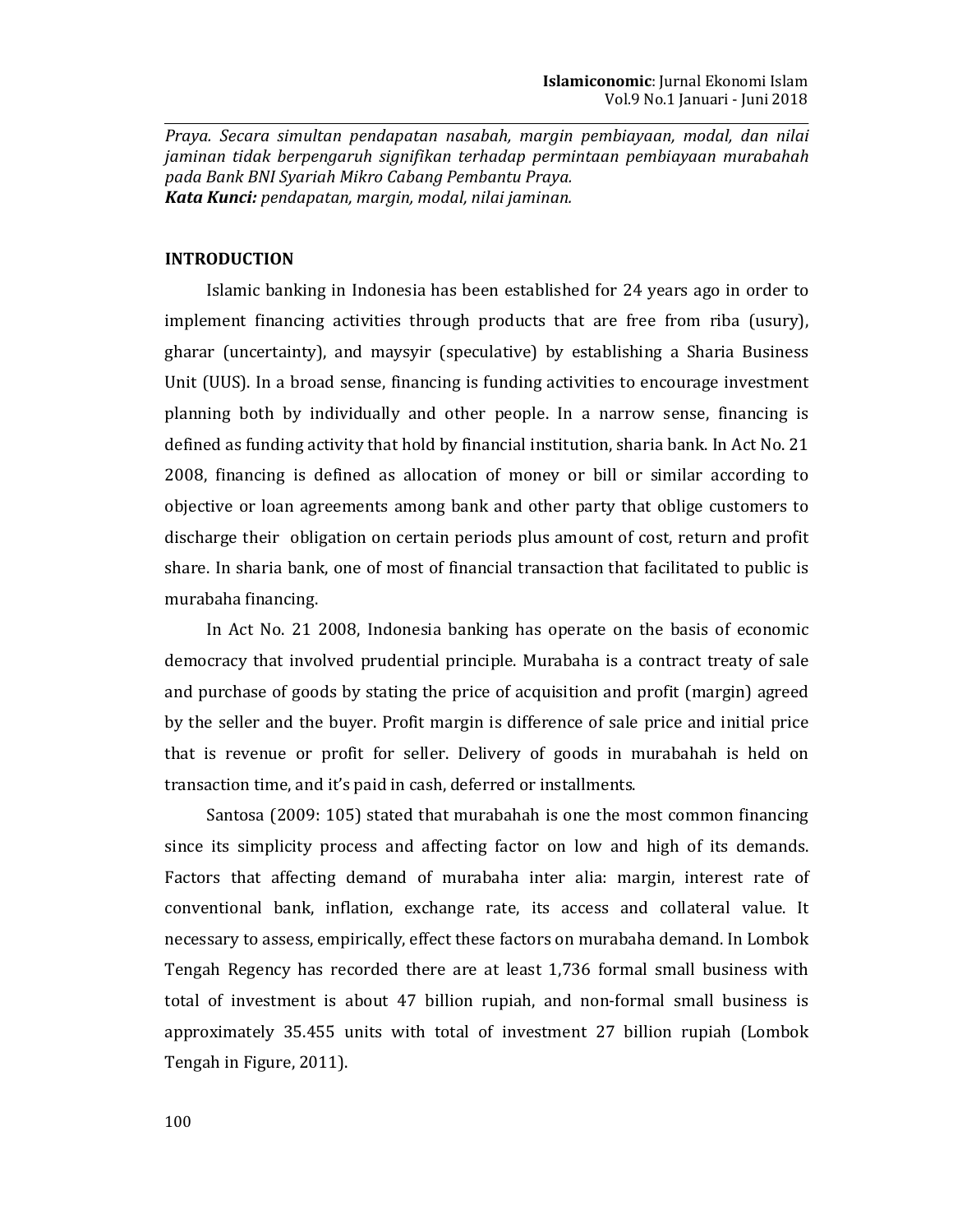#### **LITERATUR REVIEW**

### **Sharia Banking**

In Act No. 21 2008, sharia banking is define as sharia bank and sharia business unit, ranging from its institutional, business activities, and its method and implementation of business activities.

Sharia banking practice is control by Islamic law principles in its activities according to guidance from authorized state institution. Basically, sharia principles have an expectation to manage money with high integrity and prudent.

Sharia banking have two kind of products, fund-rising and fund allocation. First product included gyros, savings and deposits. Sharia bank implement two principles: (1) Wadia, which implemented on gyro account, (2) Mudaraba, customer or depositor is act as capital owner, and bank as a fund organizer (Darul Haq, 2004: 192). Mudharaba is divided into three aspects: (1) mudharabah mutlagah, in the form of saving and deposit, (2) mudharabah mugayyadah on balance sheet, and (3) Mudharabah muqayyadah off balance sheet. Second, fund allocation apply purchase principle  $(Ba'i)$ . Buy and sell are took place if transfer of goods ownership occurs. Bank profit occurs initially and involved selling price. There are three kinds of purchase on business capital financing and investment in sharia bank: (1) Ba'i Al Murabahah where sale and purchase at the original price plus profitability agreed between the bank and the customer, bank asking customer goods price and bank received some profit according to the agreement,  $(2)$  Ba'i Assalam, in the transaction process, customer whom act as a buyer gives will pay several rupiahs for order goods on site. Its paid money will be a responsible by the bank and payment proceed immediately. (3) Ba'i Al Istishna, as a part of Ba'l Assalam but its common in manufacture business. All of Ba'i Al Ishtishna provisions is similar as the Ba'i Assalam but payment process are conducted in several times.

Lease Principle (Ijarah) is an agreement of transfer of goods or services use by means of leasing without its ownership transferred. Bank rent their goods with a certain predetermined cost.

Profit sharing principle is divided into two kind of products: (1) Musyaraka, a sharia, in which there are two or more parties that cooperated in increase their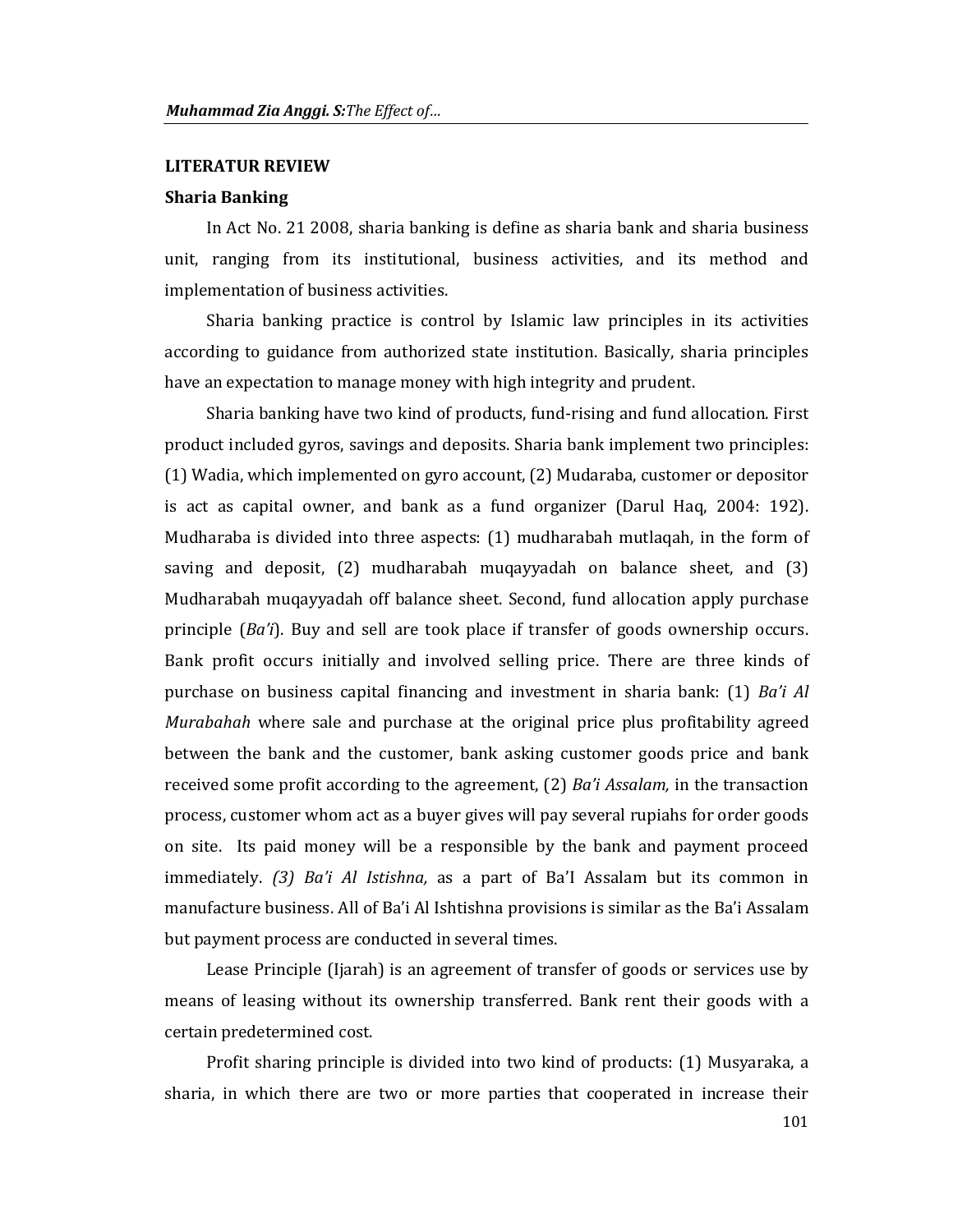collective assets, they incorporates their assets both tangible and intangible asset. All parties provide their asset such as money, goods, skill or other assets. In musyaraka principle, capital owner have a right to determine policy of their business that conducted by the project executor. (2) Mudharaba, is a kind of partnership of two or more partners where the capital owner entrust the executors his capital with profit sharing agreement. Fundamental dissimilar between musyaraka and mudharaba is in matter of contribution of management and financial, where the first is imposed in two or more partners, the others is solely imposed in one partner.

Besides collect and distribute money, bank also provide lease or profit gathering services for customer such as (1) Sharf (foreign exchange transaction), (2) Ijarah (lease) is defined as hire of saving (safe deposit box) and document administration (custodian), so the bank will receives loan compensation.

## **Sharia-based Financing**

In the product codified from Indonesia Bank, financing is fund provided or similar liability, such as (1) profit share transaction in the form of *mudharaba* and musyaraka, (2) lease transaction (ijarah) or purchase hire in form of *ijarah* muntahioya bittamlik, (3) purchase transaction in credit murabaha, salam, anda istishna, (4) leasing transaction in form of credit *gordh*, and service leasing transaction in form of ijarah in multiservice transaction. The research studied financing that utilized on murabaha. Murabaha is defined as part of purchase agreement. Saytid Sabiq suggested that purchase is defined as transferring of asset on the basis of partners' willingness or transfer of the properties with a right substitution in order to avoid forbidden transaction. According to the Bank of Indonesia regulation, Murabaha is the sale of goods at the cost of goods plus the agreed profit margin.

### **Factors Affecting Murabahah Financing Demand**

Demand is consumers desire to purchase a product in several cost in a certain period. Generally, there are eight factors that affecting demand of a product (price of its product, price of related product, per capita income, consumers' taste or habit, number of peoples, the next price expectation, income distribution, and producers' 102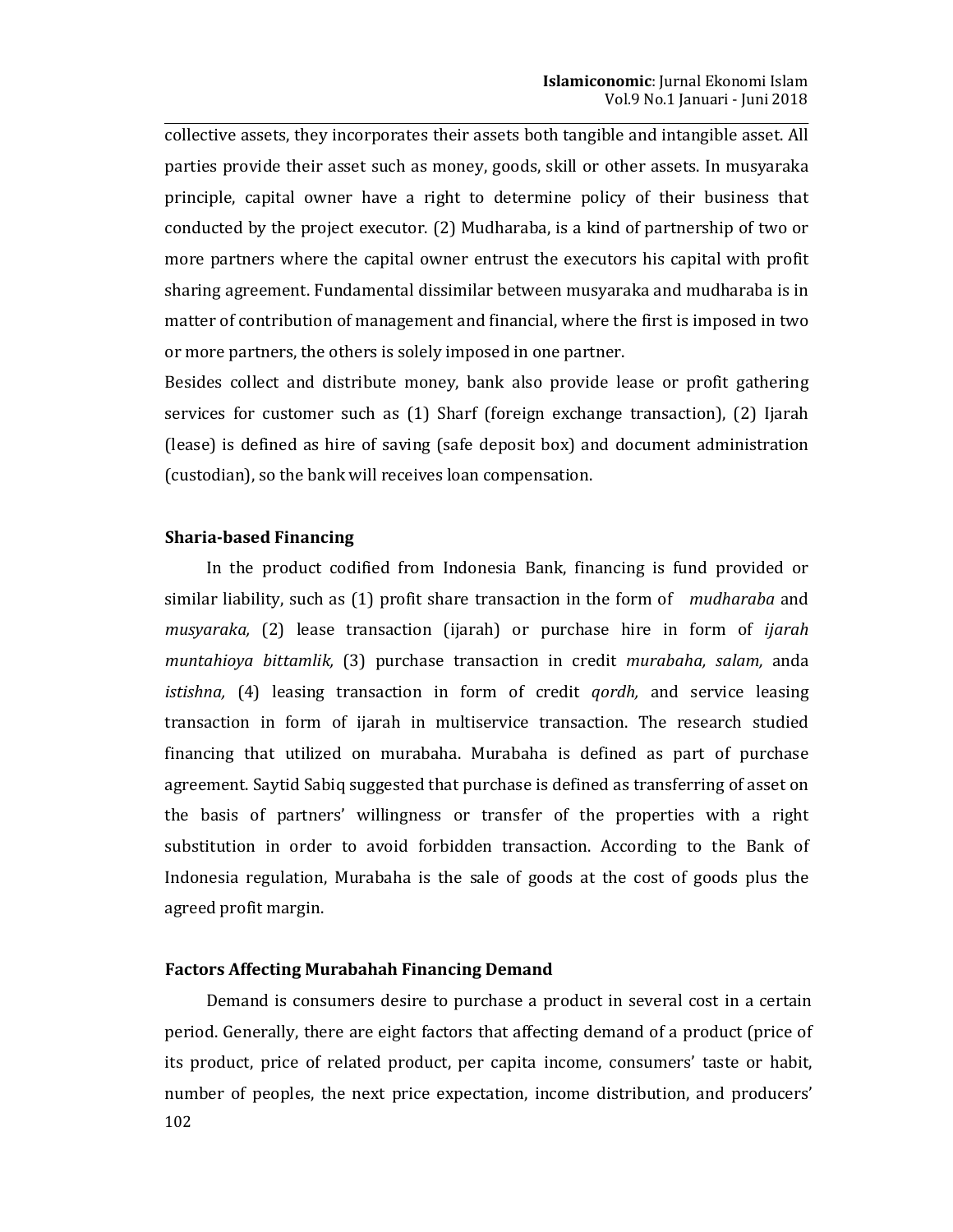### Muhammad Zia Anggi. S: The Effect of...

effort to increase product sale. In the study, researchers try to focus on four of eight factor: (1) customer income is a revenue that emerged from several activities such as sale, service sale, interest rate, dividend, royalty and lease. Income is an important factor, which is an object of firm activity, (2) margin is a bank profit from murabaha contract that stated in a certain percentage which set by sharia bank. Profit margin is level of profit that received from offered cost to customer. The study was utilized average of profit margin from several kinds of murabaha financing. It's assumed that marhin have an significant and negative effect on murabaha financing demand. (3) Business capital is anything that utilized to establish and to operate a business. Capital can be in the form of money and man power (skill). Money are used to pay various business purposes such as pre-investment payment, to process business permit, investment cost for asset, as well as working capital. (4) Value of collateral is defined as a transfer of ownership and possession of any product in a certain value, which is submitted to a bank in order to guarantee the debt acquaintance according to predetermined agreement. The study was investigate average of collateral value which could become guarantee from customer to received Sharia Bank's murabaha financing, percentage of collateral value is collateral value per object's cost of sale. It's assumed that collateral value will have significant and positive effect on murabaha demand.

# **METHOD**

The study was utilized explanation scheme with quantitative approach to assess correlation and effect of two or more independent variables on one dependent variables. The study was conducted at Sharia BNI KCP Praya. Population of the study was all customer that utilized murabahah. Sample was selected by means of survey sampling method. Independent variables of the study was customers' income, murabaha margin, business capital, and collateral value. Researcher apply murabaha demand for dependent variable. Data are collected by means of questionnaires

The study was used multiple linear regression scheme to assess magnitude and significance effect of each independent variables on dependent variable. Independent variables are customer income  $(X1)$ , murabaha margin  $(X2)$ , business capital  $(X3)$  and collateral value (X4). Dependent variable is murabaha demand (Y). So, data analysis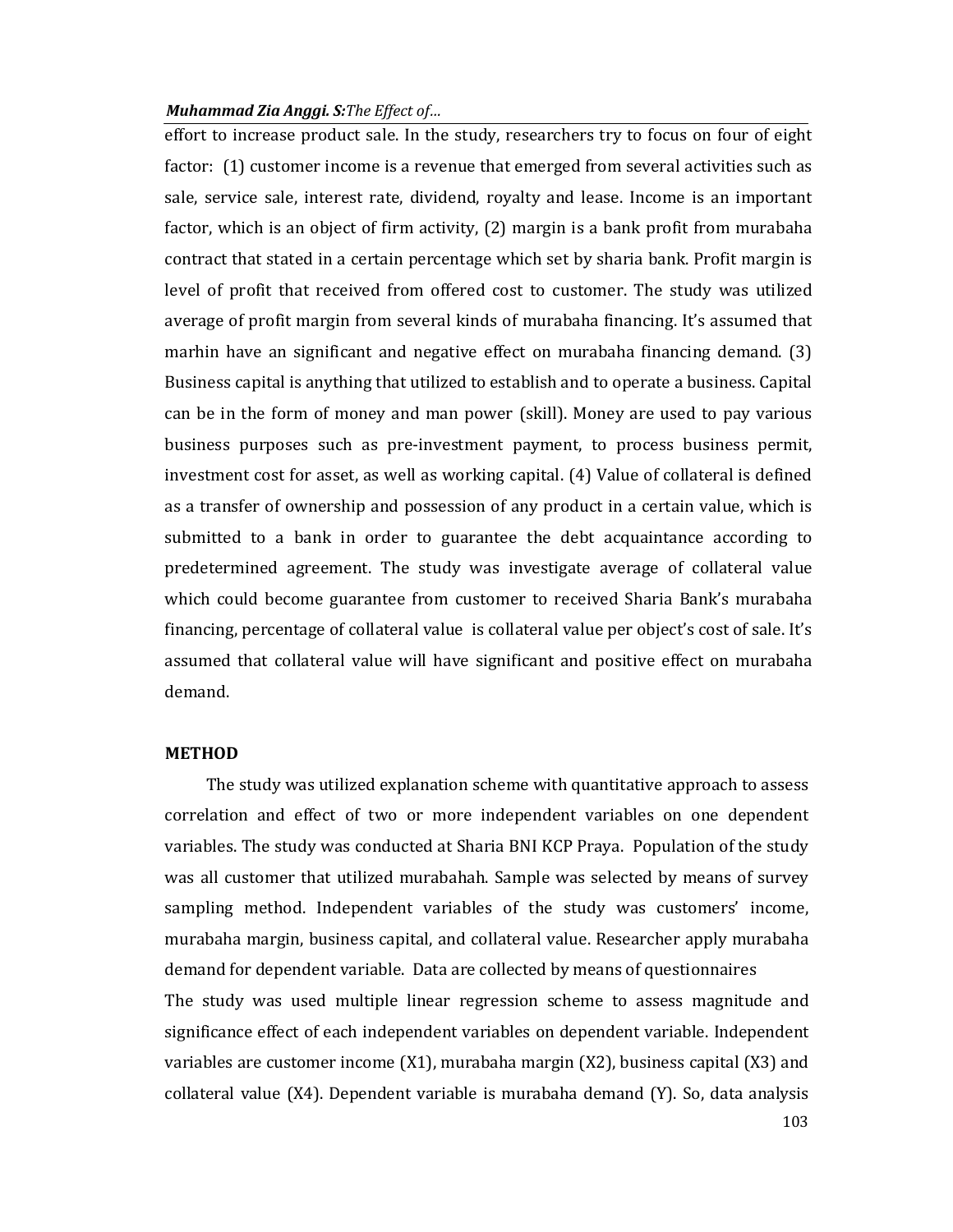could concluded from formula:

# $Y=a +b_1X_1 + b_2X_2 + b_3X_3 + b_4X_4 + e$

Hypothesis testing is hold by two method that are partial effect and overall effect. Partial effect test testing via t-test is established to assess effect of each independent variables, individually, on dependent variable. Rule of thumb for hypothesis accepted is once t-stat is higher than  $t_{\alpha}$ , conversely hypothesis is ignored if t-stat lower or similar than  $t_{\alpha}$ . For overall effect, we apply F-test, and test and test the possibility of the regression model usage by analysis of variance. We have two contrast decisions rules: if F-stat  $\geq$  F $\alpha$ ;k;n-k-1, then null hypothesis is rejected, and if  $F$ -stat <  $F\alpha$ ;  $k; n-k-1$ , null hypothesis is accepted. According to this, if the realized value of the F-test is lesser than theoretical, or we accept null hypothesis, we come to a conclusion that the linear influence of independent variables on dependent variable doesn't exist.

Econometric requirements and classical assumption testing ranging from normality, heteroscedasticity and multicollinearity statistics. Normality test is applied to examine whether error variable or residual terms follow normal distribution or not. T-test and F-test is assumed that residual terms follow a normal distribution. Once this assumption is violence that is statistic power is invalid for small sample. There two methods to examine normality of residual namely graphic analysis and statistic test (Ghozali, 2013). Heteroscedasticity is used to examine whether regression model occurs heterogeneity of variance or not from one data to another. Once variance is constant, then homoscedasticity is existed, if variance is vary among data, then heteroscedasticity is no existed. Most common cross-sectional data occurs heteroscedasticity (Ghozali, 2013:139). We utilized scatterplot statistic to examine of it. Multicollinearity test is applied to check whether regression model exist correlation among independent variables or not. Appropriate regression requires correlation among independent variables is not existed. If independent variables are correlated one and another, these variables is not orthogonal. Multicollinearity can detected from Tolerance and VIF value, if Tolerance higher than 0.1 and VIF lesser than 10, regression model is not included multicollinearity problem.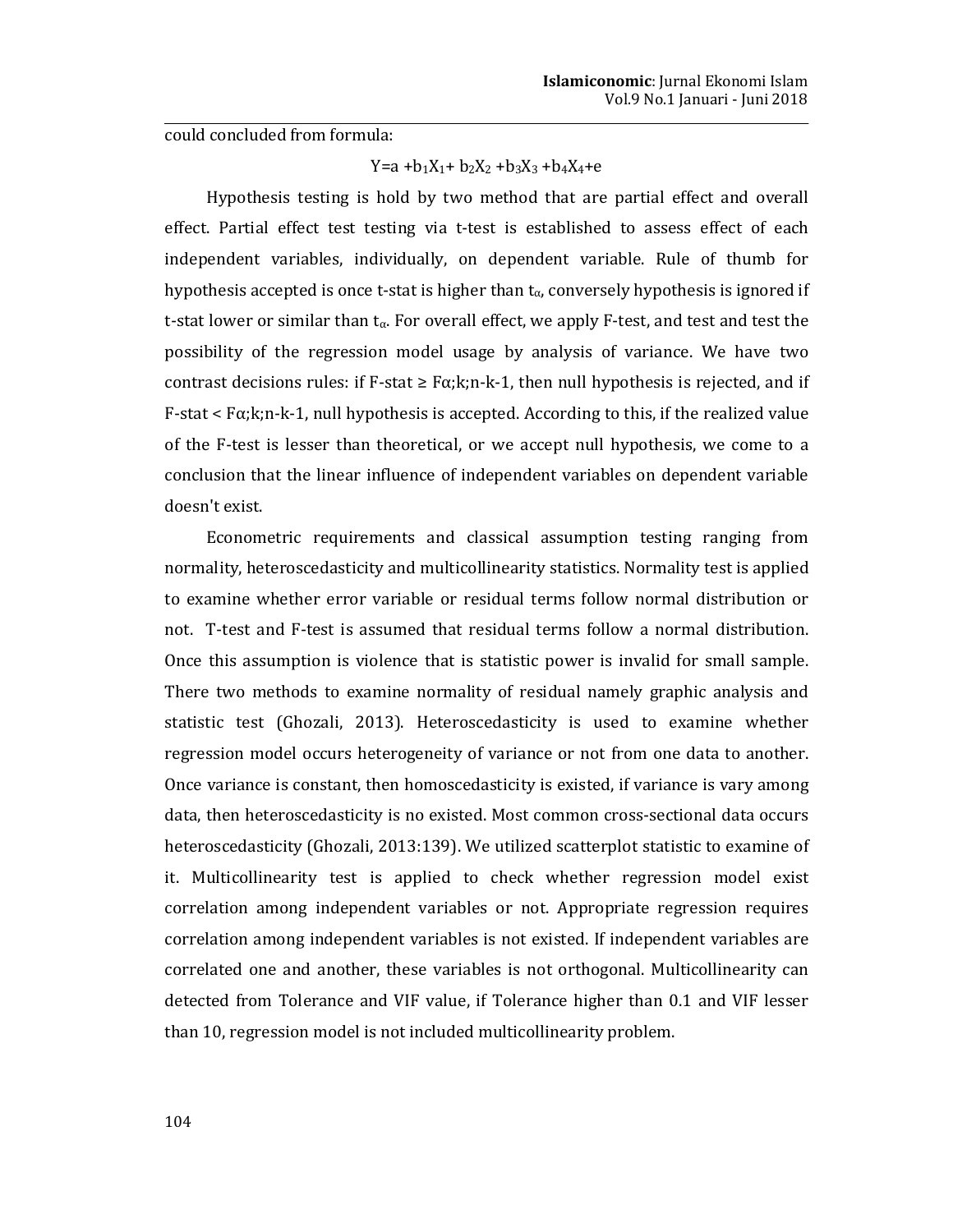# **FINDINGS AND DISCUSSION**

# **Findings**

Male customer has dominant effect on murabaha demand than female. That is male most common in manage micro business sector and they are have many experiences. Customers' age above 40 years has a high effect on murabaha demand. Age is main factor that determine customers' experience in apply financing. Respondents with senior high school more dominant effect on its demand. Most of customers that prefer to choose murabaha is at the income level ≤10 million rupiah.

|                 |                |                | Murabaha Demand (millions Rupiah) |                  |                  |                |  |  |
|-----------------|----------------|----------------|-----------------------------------|------------------|------------------|----------------|--|--|
| Characteristics | Details        |                | $>100-$                           | $>250-$          |                  |                |  |  |
|                 |                | $\leq 100$     | 250                               | 400              | >400             |                |  |  |
| Sex             | Male           | 25             | 18                                | 8                | $\overline{2}$   | 53             |  |  |
|                 | Female         | $\overline{4}$ | 8                                 | $\boldsymbol{0}$ | $\boldsymbol{0}$ | 12             |  |  |
|                 | < 30           | $\overline{4}$ | 3                                 | $\mathbf{1}$     | $\mathbf{0}$     | 8              |  |  |
| Age (years)     | $30 - 40$      | 11             | 11                                | 4                | $\mathbf{0}$     | 26             |  |  |
|                 | >40            | 14             | 12                                | 3                | $\overline{2}$   | 31             |  |  |
|                 | D <sub>3</sub> | $\overline{2}$ | $\overline{2}$                    | $\mathbf{1}$     | $\mathbf{0}$     | 5              |  |  |
| Education       | S <sub>1</sub> | 11             | 11                                | 3                | $\mathbf{0}$     | 25             |  |  |
|                 | S <sub>2</sub> | $\mathbf{1}$   | $\mathbf{0}$                      | $\mathbf{0}$     | $\mathbf{1}$     | $\overline{2}$ |  |  |
|                 | <b>SMA</b>     | 13             | 11                                | 3                | $\mathbf{1}$     | 28             |  |  |
|                 | <b>SMP</b>     | $\overline{2}$ | $\overline{2}$                    | $\mathbf{1}$     | $\mathbf{0}$     | 5              |  |  |

|                          |    |         |         |          | Std.      |
|--------------------------|----|---------|---------|----------|-----------|
|                          | N  | Minimum | Maximum | Mean     | Deviation |
| Cust. Income (million    | 65 | 3.50    | 45.00   | 15.1192  | 10.18080  |
| rupiah)                  |    |         |         |          |           |
| Margin $(\%)$            | 65 | .80     | 1.70    | 1.2897   | .25338    |
| Capital (million rupiah) | 65 | 50.00   | 550.00  | 184.6154 | 130.54366 |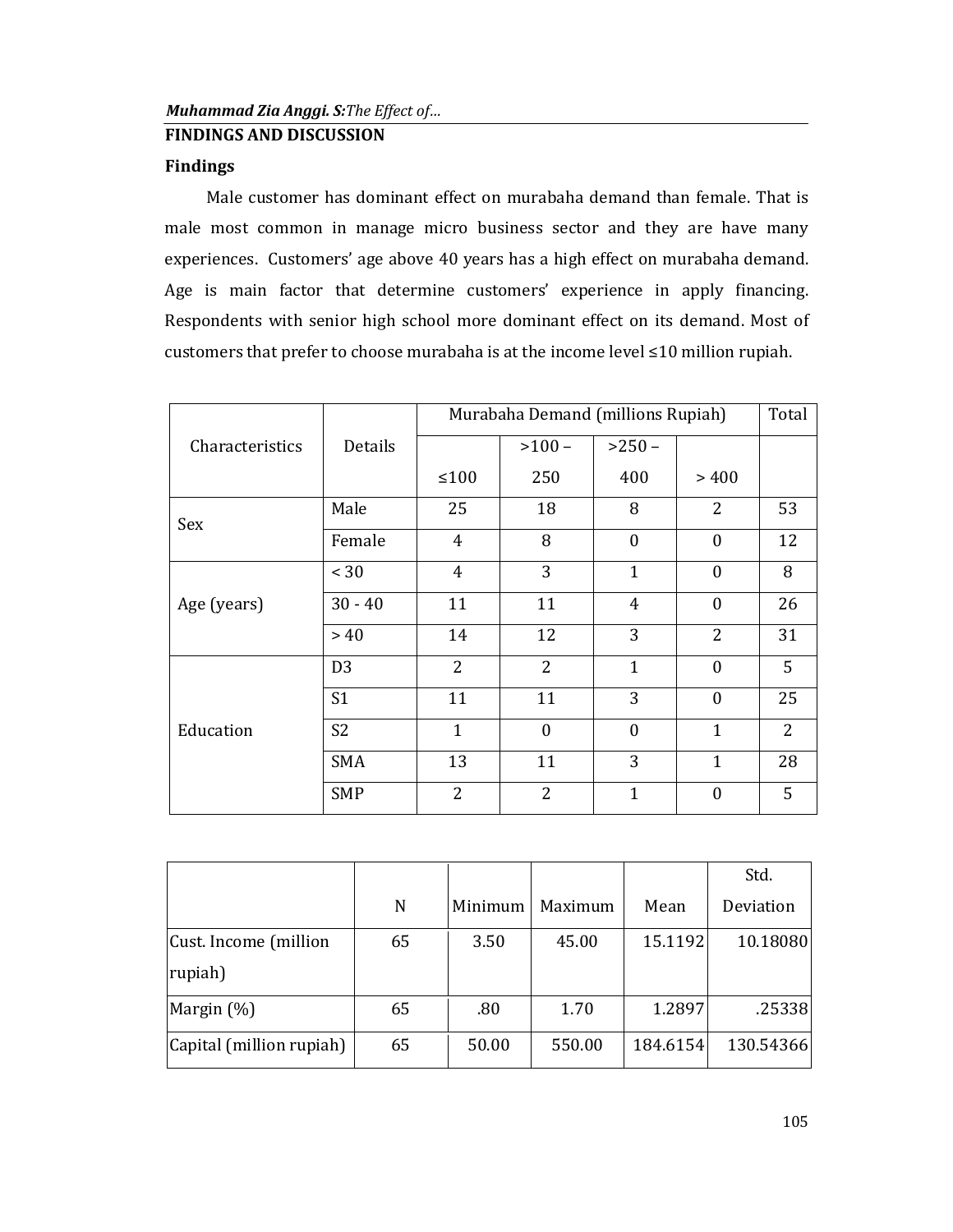**Islamiconomic:** Jurnal Ekonomi Islam<br>Vol.9 No.1 Januari - Juni 2018

| Collateral value (million) | 65 | 75.00 | 700.00 | 299.2308 | 152.99926 |
|----------------------------|----|-------|--------|----------|-----------|
| rupiah)                    |    |       |        |          |           |
| Demand (million            | 65 | 50.00 | 450.00 | 155.6154 | 95.67404  |
| rupiah)                    |    |       |        |          |           |

|                  |                | <b>Murabaha Demand (million rupiah)</b> |                  |                  |                  |                |
|------------------|----------------|-----------------------------------------|------------------|------------------|------------------|----------------|
| <b>Variables</b> | <b>Details</b> |                                         | $>100-$          | $> 250 -$        |                  | <b>Total</b>   |
|                  |                | $≤100$                                  | 250              | 400              | >400             |                |
|                  | ${\leq}10$     | 26                                      | $\overline{5}$   | $\boldsymbol{0}$ | $\boldsymbol{0}$ | 31             |
| Income           | $>10 - 20$     | $\boldsymbol{0}$                        | 19               | $\boldsymbol{0}$ | $\boldsymbol{0}$ | 19             |
| (Million         | $>20-30$       | 3                                       | $\overline{2}$   | $\overline{4}$   | $\boldsymbol{0}$ | 9              |
| Rupiah)          | $>30-40$       | $\boldsymbol{0}$                        | $\boldsymbol{0}$ | $\overline{4}$   | $\mathbf{1}$     | $\overline{5}$ |
|                  | $>40$          | $\mathbf{0}$                            | $\boldsymbol{0}$ | $\boldsymbol{0}$ | $\mathbf{1}$     | $\mathbf{1}$   |
|                  | $\leq 1,00$    | $\boldsymbol{0}$                        | $\overline{2}$   | 8                | $\overline{2}$   | 12             |
|                  | $> 1 - 1,2$    | $\boldsymbol{0}$                        | $\overline{9}$   | $\boldsymbol{0}$ | $\boldsymbol{0}$ | $\overline{9}$ |
| Margin           | $> 1,2 -$      | 15                                      | 15               | $\boldsymbol{0}$ | $\boldsymbol{0}$ | 30             |
| (% )             | 1,4            |                                         |                  |                  |                  |                |
|                  | $> 1,4-$       | $\mathbf{1}$                            | $\mathbf{0}$     | $\mathbf{0}$     | $\boldsymbol{0}$ | $\mathbf{1}$   |
|                  | 1,6            |                                         |                  |                  |                  |                |
|                  | >1,6           | 13                                      | $\overline{0}$   | $\mathbf{0}$     | $\mathbf{0}$     | 13             |
|                  | ${\leq}250$    | 26                                      | 22               | 3                | $\mathbf{0}$     | 51             |
|                  | $> 250-$       | $\overline{1}$                          | $\overline{4}$   | $\overline{3}$   | $\mathbf{0}$     | 8              |
| Capital          | 350            |                                         |                  |                  |                  |                |
| (Million         | $>350-$        | $\boldsymbol{0}$                        | $\boldsymbol{0}$ | $\mathbf{1}$     | $\boldsymbol{0}$ | $\mathbf{1}$   |
| Rupiah)          | 450            |                                         |                  |                  |                  |                |
|                  | $>450-$        | $\overline{2}$                          | $\boldsymbol{0}$ | $\mathbf{1}$     | $\mathbf{1}$     | $\overline{4}$ |
|                  | 500            |                                         |                  |                  |                  |                |
|                  | > 500          | $\mathbf{0}$                            | $\boldsymbol{0}$ | $\mathbf{0}$     | $\mathbf{1}$     | $\mathbf{1}$   |
| Collateral       | ${\leq}250$    | 21                                      | 9                | $\boldsymbol{0}$ | $\mathbf{0}$     | 30             |
| (Million         | $>250-$        | $\overline{8}$                          | $\overline{9}$   | $\mathbf{0}$     | $\mathbf{0}$     | 17             |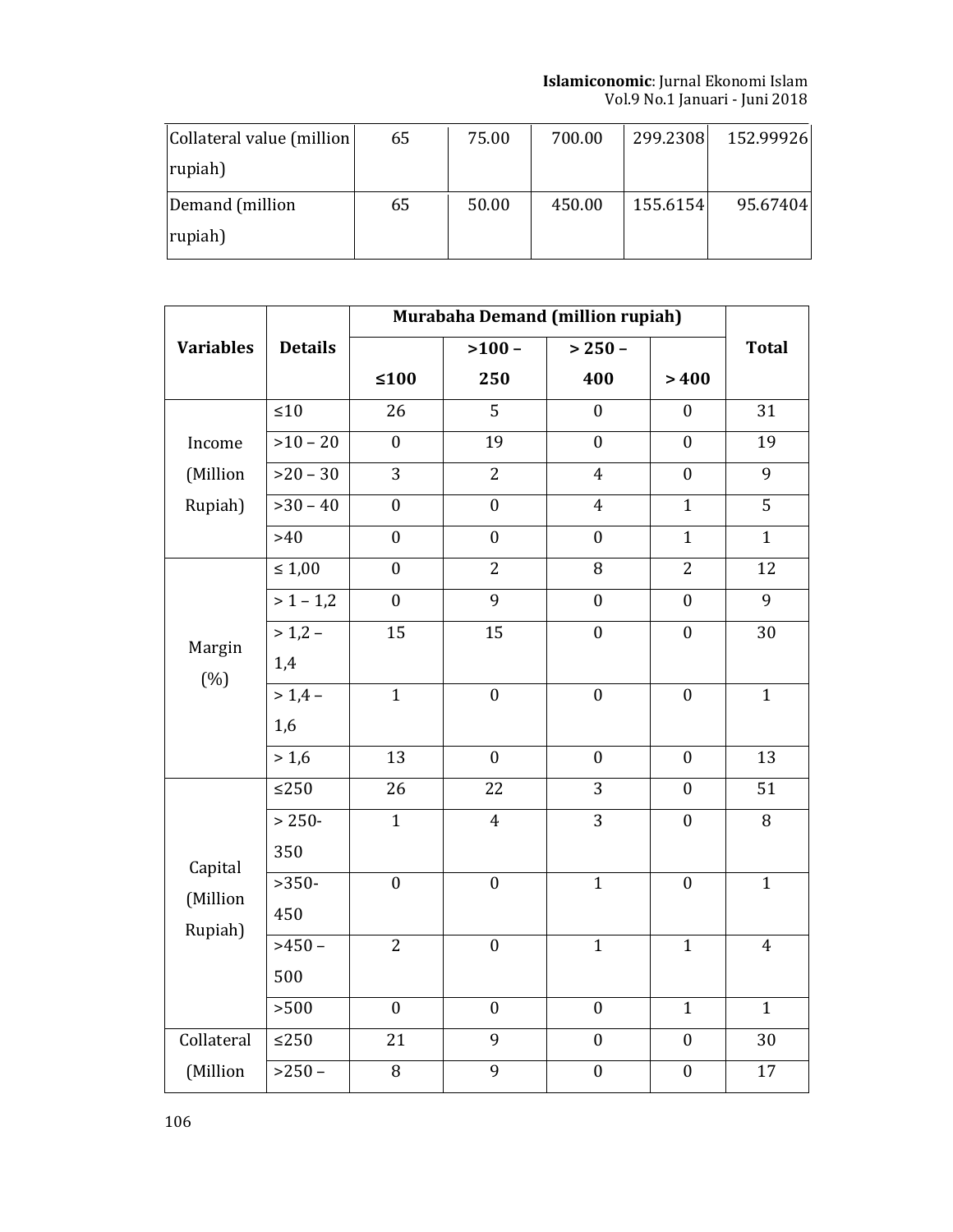Muhammad Zia Anggi. S: The Effect of...

| Rupiah) | 350     |   |    |   |   |
|---------|---------|---|----|---|---|
|         | $>350-$ | 4 | ົາ |   | n |
|         | 400     |   |    |   |   |
|         | $>400-$ | 2 |    |   | – |
|         | 500     |   |    |   |   |
|         | > 500   | ∍ |    | റ |   |

From perspective independent variables, most of respondents has income at range  $\leq 10$  million rupiah. Most of the costumers is at range of  $>1,2$  - 1,4 percent margin. Business capital are divided into five categories, majority of customers has ≤250 million. Most common collateral value in the study was ≤250 million.

Average of customers' income is about 3.5 million rupiah, ranging from 3.5 to 45 millian rupiah. Murabaha margin is approximately at average 1.65% ranging from 0.80% up to 1.7%. Average of business capital is 50 million rupiah with range  $50 -$ 550 million rupiah. Collateral value is at average 229.231 million rupiah and murabahah demand is at average 155.615 million rupiah.

Regression analysis yields coefficient or effect weight of independent variables on murabaha demand, respectively customers' income 5.093, margin -204.982, capital -0,088 and collateral value 0,035. From these scheme, we can generate multiple regression model:

|               |          |      | Correlations |         |        |  |
|---------------|----------|------|--------------|---------|--------|--|
| Model         | t        | Sig. | Zero-order   | Partial | Part   |  |
| : (Constant)  | 10.026   | .000 |              |         |        |  |
| Cust.         | 6.742    | .000 | .853         | .657    | .256   |  |
| Income        |          |      |              |         |        |  |
| (million      |          |      |              |         |        |  |
| rupiah)       |          |      |              |         |        |  |
| Margin $(\%)$ | $-9.740$ | .000 | $-0.890$     | $-783$  | $-370$ |  |

 $Y = 348,900 + 5,093X1 - 204,982X2 - 0,088X3 + 0,035X4$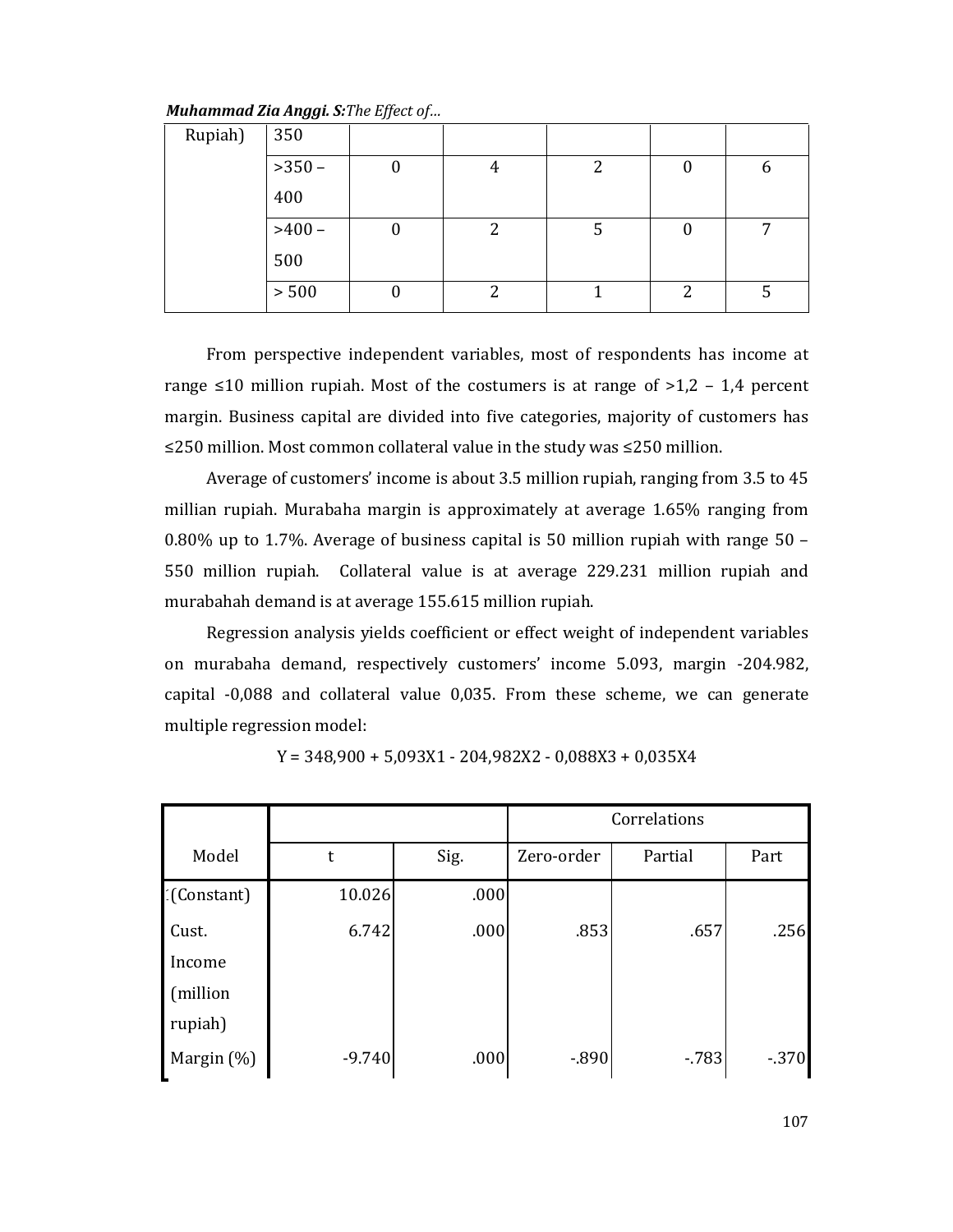Islamiconomic: Jurnal Ekonomi Islam Vol.9 No.1 Januari - Juni 2018

| Capital    | $-1.843$ | .070 | .598 | $-231$ | $-070$ |
|------------|----------|------|------|--------|--------|
| (million   |          |      |      |        |        |
| rupiah)    |          |      |      |        |        |
| Collateral | .943     | .349 | .724 | .121   | .036   |
| value      |          |      |      |        |        |
| (million   |          |      |      |        |        |
| rupiah)    |          |      |      |        |        |

The table above suggested that customers' income and margin has significant effect on murabaha demand, these variables has t-stat, respectively 6.742 and 9.740, is higher than  $t_{\alpha}$  (1.96). Customers' income on murabaha demand is in positif effects and margin is in negative effect at Bank BNI Syariah Mikro Cabang Pembantu. Conversely, business capital and collateral value are not significant in effect on murabaha demand. These two variabel has t-stat is lesser that  $t_{\alpha}$  (1.96). But capital suggested negative effect and collateral value suggested positif effect on murabahah demand.

|       |            | Sum of     |    |             |              |       |
|-------|------------|------------|----|-------------|--------------|-------|
| Model |            | Squares    | df | Mean Square | $\mathbf{F}$ | Sig.  |
|       | Regression | 534984.319 | 4  | 133746.080  | 157.840      | .000a |
|       | dual       | 50841.066  | 60 | 847.351     |              |       |
|       | Total      | 585825.385 | 64 |             |              |       |

ANOVA table summarized indicated F-stat is about 157.840 and  $F_{\alpha}$  on df1: 2 and df2: 60 is 2.525. That result indicated that F-stat is higher than  $F_{\alpha}$ , we could got Ha is accepted. Customers' income, margin, business capital and collateral values, simultaneously, has significant effect on murabaha demand at Bank BNI Syariah Mikro Cabang Pembantu Praya.

Coefficient of determination or adjusted R-square is about 0.907. It's suggested that valued of murabahah demand could be explained by customers' income, margin,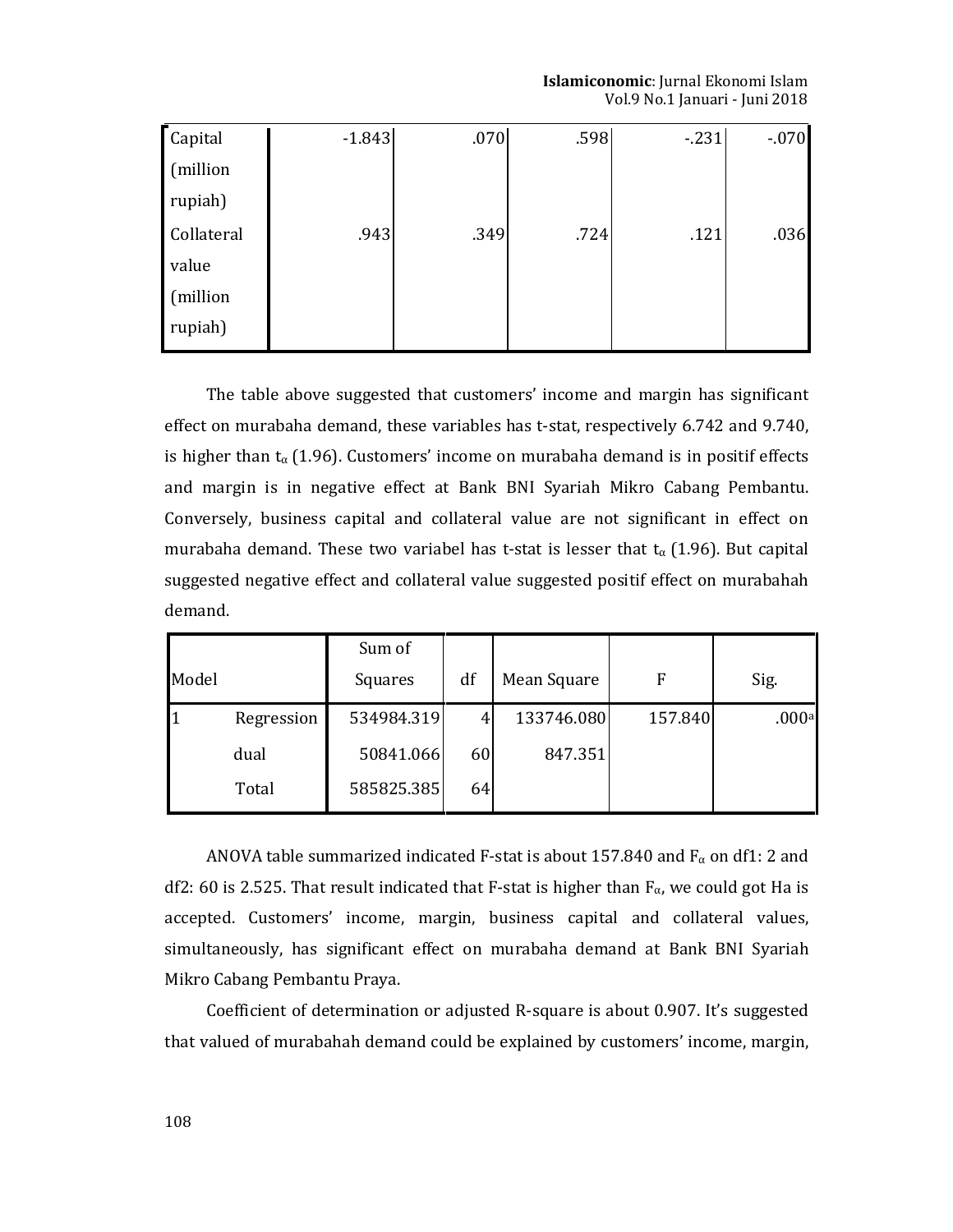### Muhammad Zia Anggi. S: The Effect of...

business capital and collateral values by 90.7%. Just 9.3% value of murabaha demand can explained by others variables.

Testing of classical assumption and econometric requirement has meet rule of thumbs of these statistics. One-Sample Kolmogorov-Smirnov test indicated that the pvalue or asymp. Sig. by 0,231 is smaller than 0.05. That is we can conclude that error term or residual value has follows normal distribution or meet the normality assumption. Multicollinearity test indicated all of independent variables has VIF value is lesser than 10 and tolerance is higher than 0.1. It is concluded that OLS that used in the study is free from multicollinearity problem, and the other words, there no occur linear correlation among independent variables.

# **Discussion**

Hypothesis testing represent that customers' income has significant dan positive effect on murabaha demand at Bank BNI Syariah Mikro Cabang Pembantu Praya, in which t-stat  $> t_{\alpha}$ . Once increasing in income will increase murabaha demand. Result of the study is similar with Miller, etc. statement that suggested that income or revenue was a determinant factor of a product demand. In the matter of murabaha product, income has extremely effect on demand of financing because it is a main source to pay installment cost. Customers' Income determined capability to pay and to discharge their debt.

Margin has significant and negative effect on its demand at Bank BNI Syariah Mikro Cabang Pembantu Praya, t-stat is higher than  $t_{\alpha}$ . Higher interest rate will decrease murabaha demand. Interest rate at higher level will represent expensive of cost that is decrease its demand. This phenomenon reflected that current interest rate is an important consideration for business entity to apply debt.

Amount of capital has no significant effect on murabaha demand, in which t-stat was smaller than  $t_{\alpha}$ . It is suggested that customers' income in high rate was not effect on murabaha demand at Bank BNI Syariah Mikro Cabang Pembantu Praya. Collateral value has an insignificant effect on demand of murabaha Bank BNI Syariah Mikro Cabang Pembantu Praya, in which t-stat was less than  $t_{\alpha}$ . Increasing in collateral value of goods was not effect on debt amount that held by Bank BNI Syariah Mikro Cabang Pembantu Praya. Collateral object is not an important factor in determine magnitude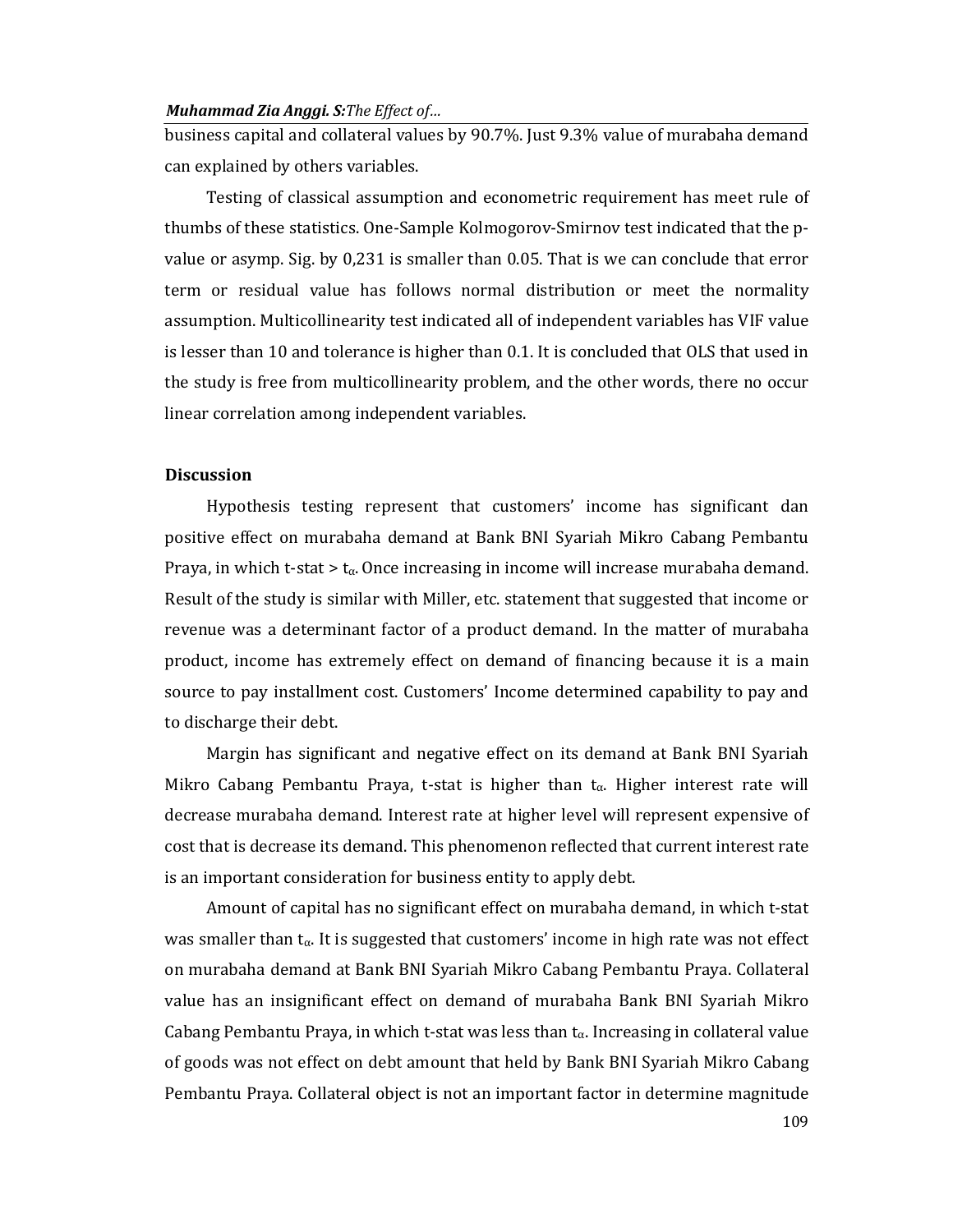of debt amount for customer. Smaller approximation on collateral object will decrease debt amount, because amount of loan follow the percentage of collateral value. Whereas approximation of collateral value over than price of its object will effect on income if occurs trouble debt. Kasmir (2002: 265) stated that hihger in collateral object, then loan amount will increase, and vice versa. The ultimate purpose of approximation of collateral object value is to determine amount of offered loan.

### **CONSCLUSION**

Based on the result of study, it is can be conclude that Customers' income and margin has significant effect on murabaha demand at Bank BNI Syariah Mikro Cabang Pembantu Praya. While business capital and collateral value has no significant effect on its demand. Simultaneously, customers' income, murabaha margin, business capital and collateral value on murabaha demand gave significant effect Bank BNI Syariah Mikro Cabang Pembantu Praya.

# **RECOMMENDATION**

- 1. Bank BNI Syariah Mikro Cabang Pembantu Praya should socialize their shariabased financing product to society.
- 2. Murabahah product at Bank BNI Syariah should have competing interest rate to get more customers.

### **LIMATATION**

- 1. he study just focus on effect customers' income, margin, capital and collateral value on murabaha demand. The next research should include many aspect that effect murabahah.
- 2. he study has limitation in sample magnitude, higher samples is to be involved to gather various information.

# **BIBLIOGRAPHY**

El-Diwany, Tarek (2003), The Problem With Interest, Diterjemahkan oleh Amdiar Amir dan Ugi Suharto, Jakarta, Akbar Media Eka Sarana.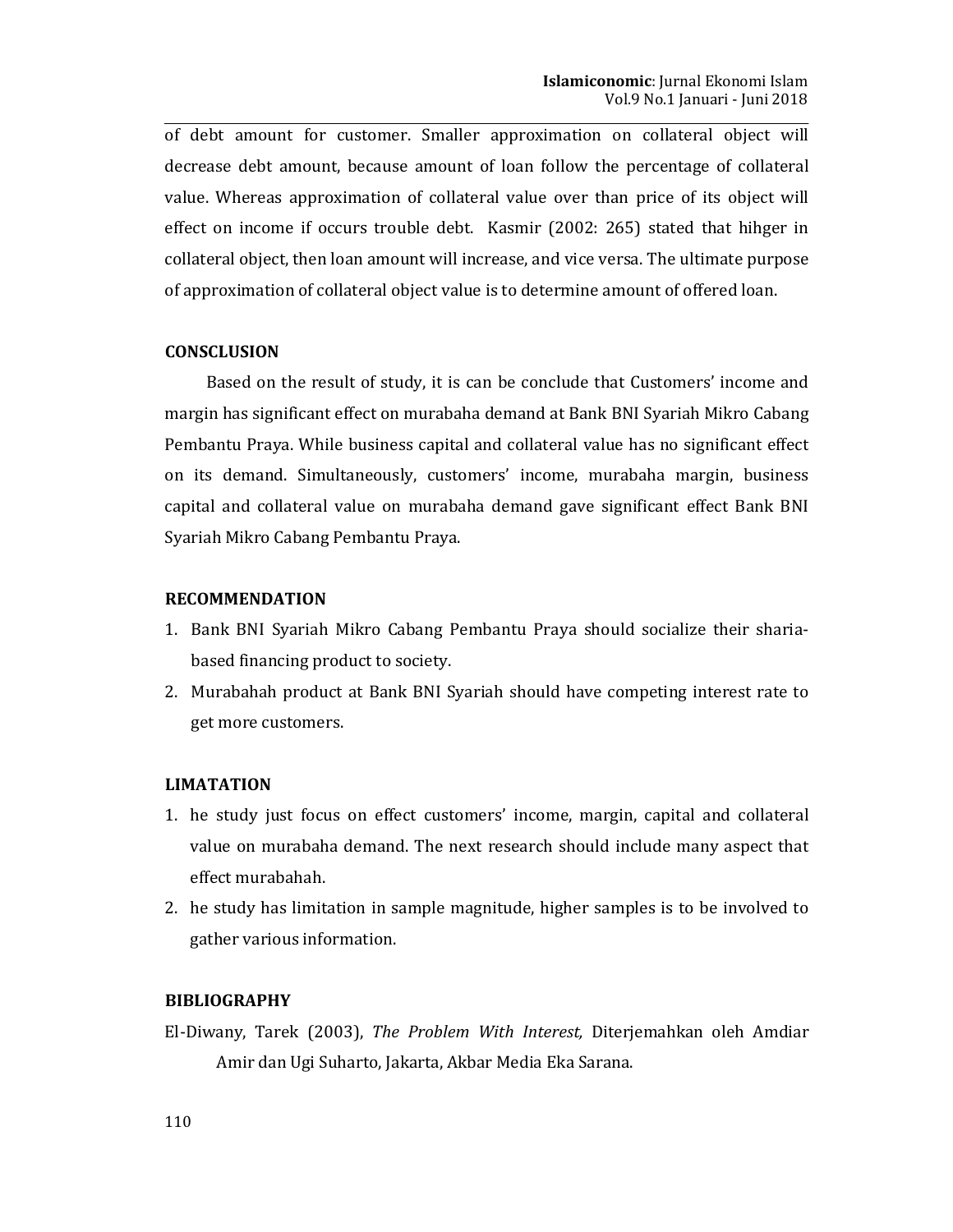### Muhammad Zia Anggi. S: The Effect of...

Husni. 2010. "Pengaruh Tingkat Dana Pihak Ketiga, Bonus Sertifikat Wadiah Bank Indonesia dan Non Performing Financing Terhadap Penyaluran Pembiayaan Pada Bank Muamalat Indonesia (Periode Tahun 2001-2008)". Skripsi. Yogyakarta: Fakultas Syari'ah UIN Sunan Kalijaga

Hasan, Ali (2010), Marketing Bank Syariah, Bogor, Ghalia Indonesia

- Magboul, Abbas, (2016), Determinants of Demands for And Suply of Credit to Smale Scale Enterprise and Performance of Formal Microcredit Market in Sudan, Disertasi, Universitas Pretoria, 2016.
- Mustika Rimadhani, Osni Erza. 2011. "Analisis Variabel Variabel Yang Mempengaruhi Pembiayaan Murabahah Pada Bank Syariah Mandiri Periode 2008.01 - 2011.12". Jurnal Ekonomi, Volume 19 Nomor 1, April 2011. Jakarta: Universitas Trisakti.
- Nazir, H. dan Hasanuddin, M. (2004), Ensiklopedi Ekonomi dan Perbankan Syariah, Bandung, Kaffa Publishing.
- Naser, K., Jamal, A. & Khalid Al- Khatib (1999), "Islamic Banking : A Study of Costumer Satisfication and Preference in Jordan", The International Journal of Bank Marketing for the Finacial Service Factor, XVII (3), 135-151
- Pratin, dan Akhyar Adnan. 2005. "Analisis Hubungan Simpanan, Modal Sendiri, NPL, Prosentase Nagi Hasil dan Markup Keuntungan Terhadap P embiayaan pada Perbankan Syariah (Studi Kasus Bank Muamalat Indonesia)". Jurnal Ekonomi Keuangan Dan Bisnis Islami, 2005.

Ridwan, Muhammad (2005), Manajemen Bank Syariah, Yogyakarta Ekonosia, 2005 Rizal, Abd  $(2013)$ , http://abdrizalsmile.blogspot.com/2013/04/bank-svariahpengertian-prinsip-tujuan.html, diakses tanggal 2 Februari 2015, pukul 16.45 WIB.

Santosa, Perdana Wahyu (2009), Faktor-faktor yang Mempengaruhi Permintaan Pembiayaan Murabahah Bank Syariah di Indonesia Periode Januari 2004 -Desember 2008, Dikta Ekonomi Volume 6, 2009